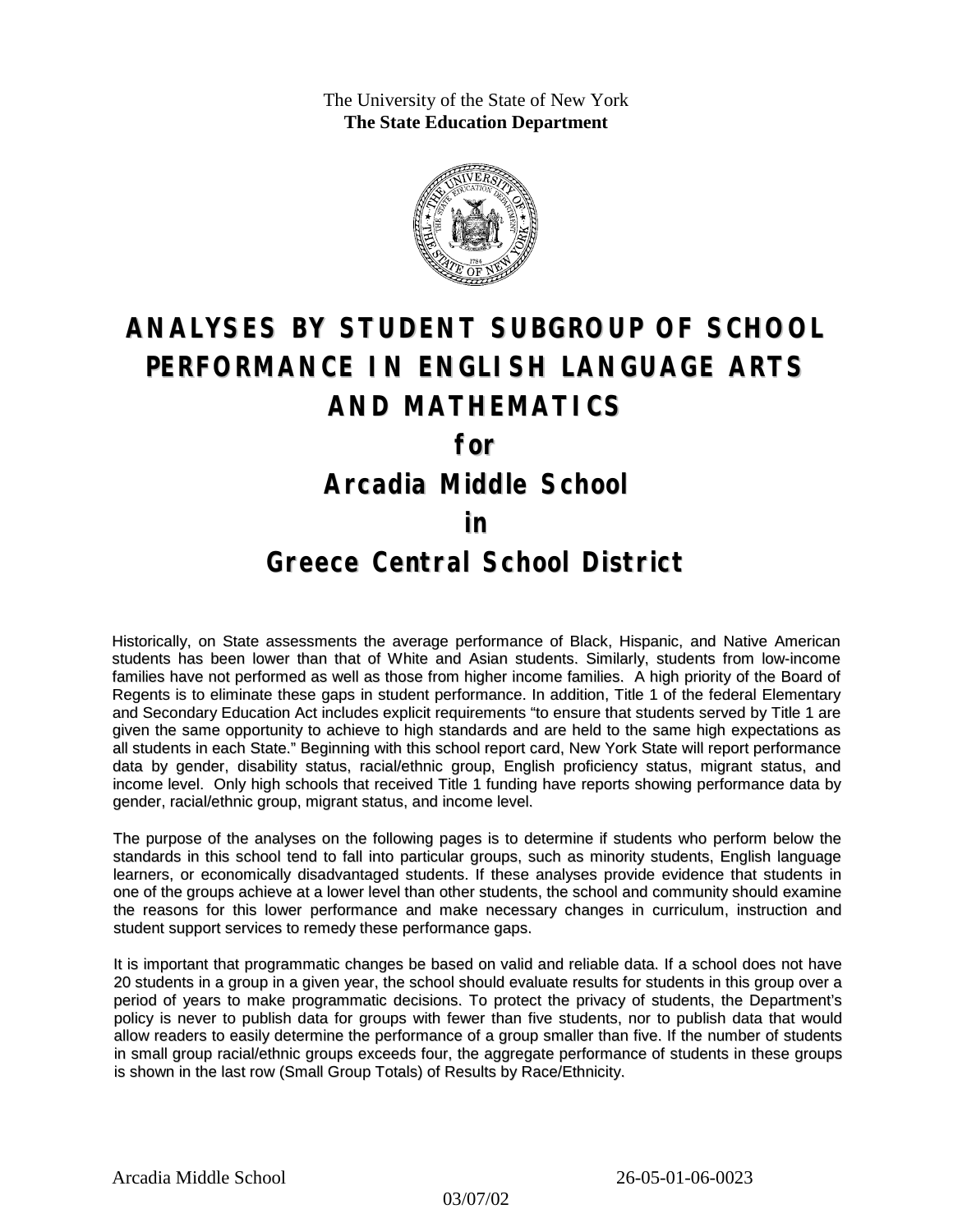## **Middle-Level English Language Arts**

A description of the performance levels and summary results for all general-education students and all students with disabilities can be found in the *Overview* of the New York State Report Card.

| <b>Student Subgroup</b>                  | <b>Counts of Students</b> |            |                             |               |             |                |             |                | <b>Percentages</b><br>of Tested |              |  |
|------------------------------------------|---------------------------|------------|-----------------------------|---------------|-------------|----------------|-------------|----------------|---------------------------------|--------------|--|
|                                          | <b>Not Tested</b>         |            |                             | <b>Tested</b> |             |                |             |                | <b>Students</b>                 |              |  |
|                                          | <b>ALT</b>                | <b>ELL</b> | No<br>Valid<br><b>Score</b> | Level<br>1    | Level<br>2  | Level<br>3     | Level<br>4  | Total          | Level<br>$2 - 4$                | Level<br>3-4 |  |
| Results by Race/Ethnicity                |                           |            |                             |               |             |                |             |                |                                 |              |  |
| American Indian/Alaskan<br><b>Native</b> | 0                         | 0          | $\pmb{0}$                   | s             | s           | s              | s           | 3              | s                               | s            |  |
| <b>Black</b>                             | 0                         | 0          | $\mathbf{1}$                | 2             | 3           | $\mathbf{1}$   | $\mathbf 0$ | 6              | 67%                             | 17%          |  |
| Hispanic                                 | 0                         | 0          | $\overline{2}$              | $\mathbf{1}$  | 4           | 5              | 0           | 10             | 90%                             | 50%          |  |
| Asian or Pacific Islander                | $\mathbf 0$               | 0          | 0                           | s             | s           | $\mathbf s$    | s           | 4              | $\mathbf s$                     | s            |  |
| White                                    | 0                         | 0          | 5                           | 23            | 135         | 131            | 19          | 308            | 93%                             | 49%          |  |
| Total                                    | 0                         | 0          | 8                           | 26            | 145         | 141            | 19          | 331            | 92%                             | 48%          |  |
| Small Group Totals (s)                   | 0                         | 0          | 0                           | 0             | 3           | $\overline{4}$ | 0           | $\overline{7}$ | 100%                            | 57%          |  |
| Results by Gender                        |                           |            |                             |               |             |                |             |                |                                 |              |  |
| Female                                   | $\overline{0}$            | 0          | 3                           | 10            | 56          | 76             | 11          | 153            | 93%                             | 57%          |  |
| Male                                     | $\pmb{0}$                 | 0          | 5                           | 16            | 89          | 65             | 8           | 178            | 91%                             | 41%          |  |
| Total                                    | 0                         | 0          | 8                           | 26            | 145         | 141            | 19          | 331            | 92%                             | 48%          |  |
| Results by English Proficiency Status    |                           |            |                             |               |             |                |             |                |                                 |              |  |
| <b>English Proficient</b>                | 0                         | 0          | 8                           | 26            | 145         | 141            | 19          | 331            | 92%                             | 48%          |  |
| <b>Limited English Proficient</b>        | 0                         | 0          | 0                           | 0             | $\mathbf 0$ | 0              | $\mathbf 0$ | 0              | 0%                              | 0%           |  |
| Total                                    | $\mathbf 0$               | 0          | 8                           | 26            | 145         | 141            | 19          | 331            | 92%                             | 48%          |  |
| Results by Income Level                  |                           |            |                             |               |             |                |             |                |                                 |              |  |
| Economically<br>Disadvantaged            | $\mathbf 0$               | 0          | $\overline{2}$              | 11            | 26          | 12             | 1           | 50             | 78%                             | 26%          |  |
| Not Disadvantaged                        | 0                         | 0          | 6                           | 15            | 119         | 129            | 18          | 281            | 95%                             | 52%          |  |
| Total                                    | 0                         | 0          | 8                           | 26            | 145         | 141            | 19          | 331            | 92%                             | 48%          |  |
| Results by Migrant Status                |                           |            |                             |               |             |                |             |                |                                 |              |  |
| <b>Migrant Family</b>                    | 0                         | 0          | $\pmb{0}$                   | $\pmb{0}$     | 0           | 0              | 0           | 0              | 0%                              | 0%           |  |
| Not Migrant Family                       | 0                         | 0          | 8                           | 26            | 145         | 141            | 19          | 331            | 92%                             | 48%          |  |
| Total                                    | 0                         | 0          | 8                           | 26            | 145         | 141            | 19          | 331            | 92%                             | 48%          |  |

**Note. ALT** designates severely disabled students eligible for the New York State Alternate Assessment; **ELL** designates English language learners eligible for an alternative assessment of proficiency in reading English; and **No Valid Score** designates students who did not receive a valid test score because of absence from all or part of the test or because the test was administered under nonstandard conditions.